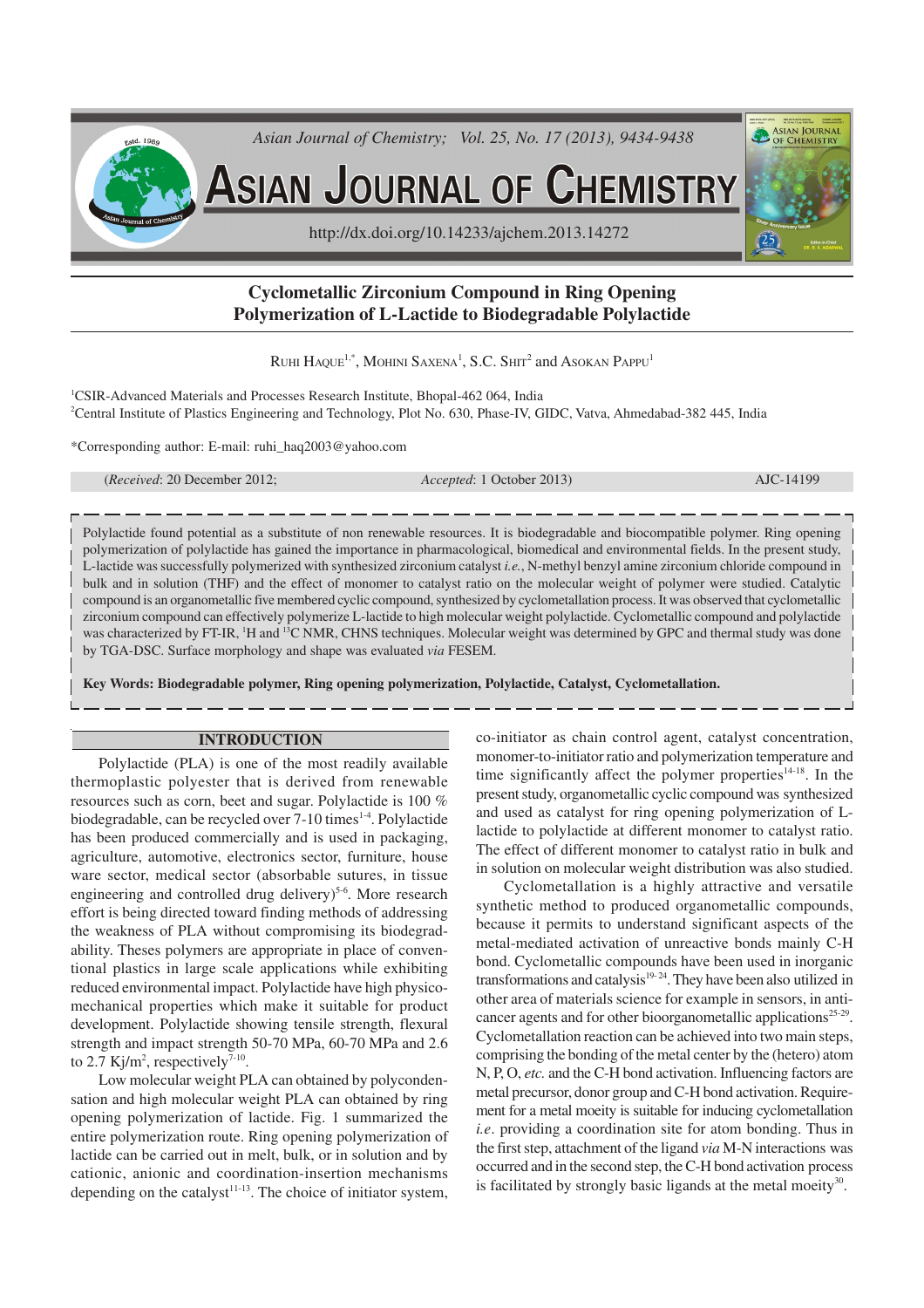

Fig. 1. Flow chart of ring opening polymerization

## **EXPERIMENTAL**

In the present study, organometallic five membered cyclic amine compound was synthesized and utilized as catalyst for ring opening polymerization of L-lactide to polylactide. Cyclometallic compound and PLA was characterized by FT-IR, <sup>1</sup>H and <sup>13</sup>C NMR and CHNS techniques. Molecular weight was determined by GPC and thermal study was done by TGA-DSC. Surface morphology and shape was evaluated *via* FESEM.

4,4'-Methylene *bis*(N,N-dimethylaniline), L-Lactide were purchased from Alfa Aesar and only L-lactide was twice recrystallized in diethyl ether before use. Reagents like toluene, THF, zirconium oxychloride, acetyl chloride, KOH, ethyl alcohol, methanol, tetrahydrofuran (THF), acetone, dichloromethane, chloroform, diethyl ether, *etc.* are commercially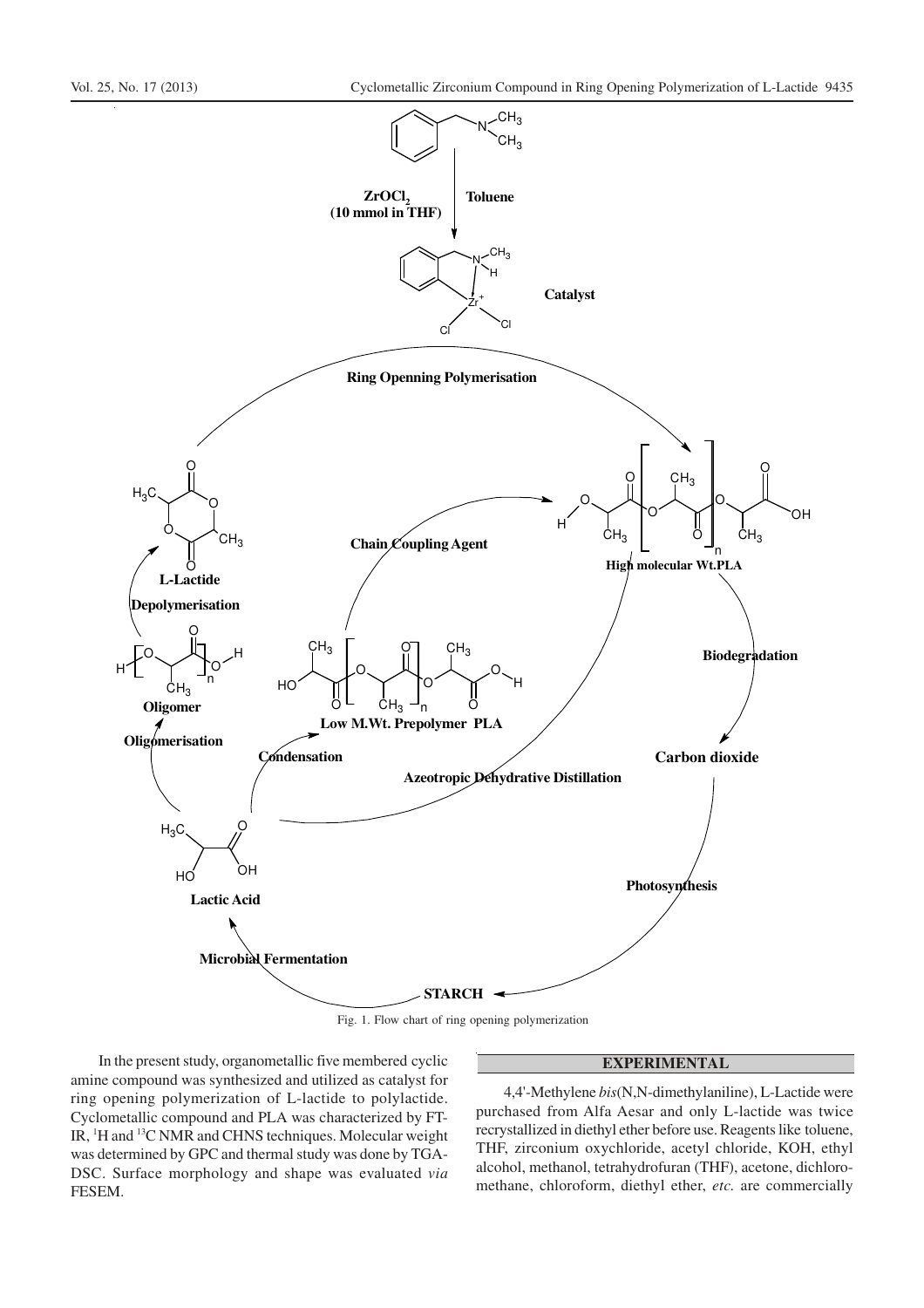available. All the solvents used for synthesis were purified and dried prior to use.

<sup>1</sup>H NMR and <sup>13</sup>C NMR spectra were recorded on a Brucker instrument using TMS or dimethyl sulfoxide as internal standard. A Perkin Elmer model 883 IR spectrometer was used for recording the FT-IR spectra. The elemental analysis was carried out with a Perkin Elmer 2400 Series II CHNS/O analyzer. The UV-visible spectra were recorded on a Shimadzu Model 1601 UV-Visible spectrophotometer. High resolution electron micrographs (FESEM and SEM) were obtained with a JEOL-JEM 2100 (Japan) electron microscope operating at an accelerating voltage of 200 kV at room temperature. Gel permeation chromatography (GPC) was used for determination of molecular weights of the polymers, with a Malvarn Viscotek GPC Instrument equipped with a Shodex RI-101 refractometer detector. The flow rate was set at  $0.8$  mL min<sup>-1</sup> using THF as the mobile phase and the elution of the sample was monitored with RI detector. Polystyrene used as standards.

**General methods:**Evaluation of thermal crystalline characteristics of polymer was determined according to F2625-10. Viscosity measurements were done according to ASTM D2857-95 (Reapproved 2007). Hydroxyl value is the number of milligrams of potassium hydroxide equivalent to the acetyl chloride consumed by 1 g of sample. The ester value is the number of mg of KOH needed to saponify the ester in 1 g of a sample which can be determine by subtracting the acid value from the saponification value of that polymer. Saponification value was determined by following ASTM: D464-05. Acid value is the mass of KOH in milligrams that is needed to neutralize one gram of chemical substance which can be calculated by following this formula.

Acid value =  $A \times N \times 56.1/W$  $A = mL of 0.1 N KOH$  consumed for sample  $N =$  Normality of KOH

 $W = Weight in gram of the sample$ 

#### **RESULTS AND DISCUSSION**

**Synthesis of catalyst N-methyl benzyl amine zirconium oxychloride compound:** A solution of N,N-dimethyl benzyl amine (15 mL, 10 mmol) in THF (20 ml) was added to a suspension of zirconium oxychloride (0.32226 g, 1 mmol) in THF (30 mL). Solution was heated for the purpose of dissolution and was centrifuged at 17000 rpm for 1 h at -20 ºC after the stirring for 24 h at room temperature. Light greyish powder was obtained in high yield after washing 3 times with THF, extracting with toluene. Synthesized compound is used as initiator for ring opening polymerization of L-lactide to polylactide.



N,N-dimethyl benzyl amine N-methyl benzyl amine zirconium chloride

**Scheme-I:** Synthesis of N-methyl benzyl amine zirconium chloride compound

**Characterization of N-methyl benzyl amine zirconium chloride:**  $C_8H_{10}NZrCl_2$ . F.W: 282.30. Yield = 90 %. m.p.: 345 °C; UV (THF solvent,  $\lambda_{\text{max}}$ ): 280  $\mu$ m (due to aromatic amine); FTIR (KBr,  $v_{\text{max}}$ , cm<sup>-1</sup>): 3395.92 (N-H stretching of secondary Amine); 3008.86 (C-H stretching of aromatic benzene ring); 2936.70 (C-H stretching in  $CH<sub>2</sub>$ ); 2677.86 (C-H stretching in CH2); 2575.65, 2522.91, 2479.97, 2365.19 (zwitter ion); 1585.66 (N-H band), 1460 (C-H band in methylene), 1417 (C=C stretching in aromatic nuclei): 1285, 1171 (C-N stretching) 747 (*ortho*-disubstitution of benzene ring): 1065, 1021, 945, 832 (N-H wag); 801.32 (C=C ring stretching aromatic character); <sup>1</sup>H NMR (CDCl<sub>3</sub>, 400 MHz)  $\delta$  (δ in ppm): δ 7.66, (dd, 1H, Ar-H benzenoid gp), 7.280 (dd, 1H, Ar-H benzenoid gp), 3.16, 3.010, 3.768, 3.891 (singlet, 2H, Ar-NH2); 2.261 (singlet, 2H, Ar-CH<sub>2</sub>-Ar). <sup>13</sup>C NMR. (CDCl<sub>3</sub>, 400 MHz)  $\delta$ (ppm): 131.02, 130.70, 129.34, 128.76 (aromatic carbon atom), 59.41 (singlet,  $-CH_2$ ), 41.51, 40.13 (doublet, 2H,  $-CH_2-NH$ ); 39.92, 39.71, 39.50, 39.29, 39.09, 38.88 (sexate, <sup>1</sup>H, Ar-CH2-  $NH-CH<sub>3</sub>$ ).

The formation of N-methylaniline zirconium chloride confirmed by FT-IR, <sup>13</sup>C NMR characterization. 3396 cm<sup>-1</sup> N-H stretching for secondary amine with 3009 cm<sup>-1</sup> C-H stretching of aromatic group confirmed the aromatic secondary amine. C-H stretching of -CH<sub>2</sub>- group confirmed by 2937 cm<sup>-1</sup>. Zirconium metal bonded at *meta* position with respect to N atom confirmed by 832 and 801 cm-1 bands that N, P, O element substituted element at γ- position from it and also bonded with that element through coordination bond. Hence formed zwittor ion confirmed by stretching bend at 2365 cm<sup>-1</sup>. <sup>1</sup>H NMR chemical shift at around 7 confirms the aromatic benzenoid group. Zwittor  $Ar-N-(H)-CH_3$  confirms at 3.891 ppm. Ar-CH<sub>2</sub>-Ar confirm singlet at 2.261 cm<sup>-1</sup>. <sup>13</sup>C NMR spectra at the 40.45 ppm show the presence of  $-NH$  (CH<sub>3</sub>) group.

Several structural features are apparent from the NMR data: a)  $\rm{^1H}$  NMR spectrum exhibits a signal at 3.891 ppm assigned for the NH proton, indicating that the ligand remains protonated after coordination and this NH can also be seen in the IR spectrum which appears at  $3395.92 \text{ cm}^{-1}$ ; b) <sup>13</sup>C NMR spectrum exhibits signals at 40.45 ppm assigned to the NH(CH3). Rehder *et al*. 31,32 have shown similar results, whereas the reaction between  $[VOCl<sub>2</sub>(thf)<sub>2</sub>]$  and the tetradentate dithiolate-diamine ligand is a coupled reaction in that both complexation and oxidation of the ligand occurs. Results are agreed with the literature<sup>1-8</sup> that the presence of elements N, P, O bonded to the metal centre and substitution of metal centre occurs at γ-position to the N atom confirms, the synthesized compound is five membered cyclic compounds. Cyclometallation may started by precoordination of N atom of N,N-dimethyl benzyl amine with the zirconium oxychloride. This coordination enhanced the density of electron at metal centre and this influenced the C-H bond activation mechanism of cyclometallation. This leads to synthesize five membered cyclic ring compounds follow the cyclometallation with C-H bond activation mechanism. Zirconium oxychloride bonded at *meta* position with Ar-NH-(CH3) and also bonded with N atom of secondary amine with the removal of a molecule of water and form a compound N,N-dimethyl benzyl amine zirconium chloride (**Scheme-I**) which is used further as catalyst for ring opening polymerization of L-lactide to PLA. SEM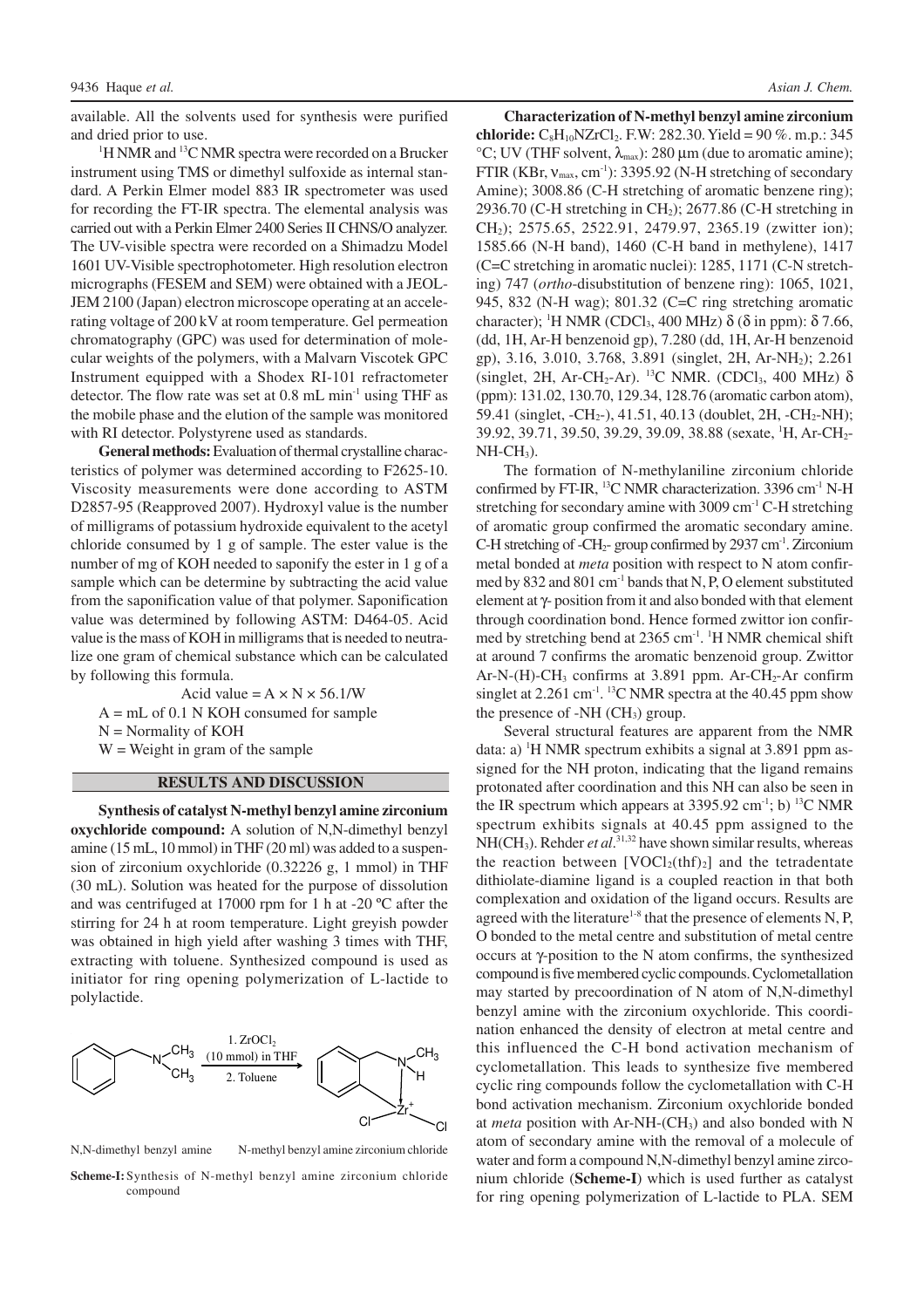pictures in Fig. 2 showed that compound is of nano size (27.3- 44.8 nm) which may enhance the rate of reaction of polymerization.



 $(a)$  (b)

Fig. 2. SEM of N-methylaniline zirconium chloride cyclometallic compound

#### **Synthesis of polylactide (PLA) by N-methylaniline zirconium chloride cyclometallic compound**

**Bulk and in solution polymerisation:** Bulk polymerization and in solution polymerization of L-lactide was done at different ratio (100, 200, 500 and 1000) of monomer to N-methylaniline zirconium chloride cyclometallic compound using as catalyst at 140 °C under nitrogen atmosphere in an Erlnmayer flask for 1 h without solvent and with solvent (2 mL THF). After the completion of polymerization, the obtained polymer was dissolved in 4 mL CHCl<sub>3</sub> and precipitated in excess of diethyl ether. The obtained polymer was dried in vacuum oven at 40 °C.



**Scheme-II:** Synthesis of PLA by N-methyl benzyl amine zirconium chloride compound

**Characterization:** Polylactide. Yield = 90 %. m.p.: 170- 180 °C; UV (THF Solvent,  $\lambda_{\text{max}}$ ): 285-295 mµ (due to n to  $\pi^*$ transition of carbonyl group). FTIR (KBr, v<sub>max</sub>, cm<sup>-1</sup>): 1739.02  $ν(C=O)$ , 2992.02  $ν_{as}(CH_3)$ , 2944.02  $ν(COC)$  and 866.58  $v(C-COO)$ ; 1374.11 (bending frequencies for δ<sub>s</sub>(CH<sub>3</sub>), 1453.29 (bending frequencies for  $\delta_{as}(CH_3)$ ) and 751.97 cm<sup>-1</sup> [bending] frequencies for  $\delta$ (C=O)]. <sup>1</sup>H NMR (CDCl<sub>3</sub>, 400 MHz)  $\delta$  (ppm): 5.205, 5.171, 5.136, 5.101 (quadrate, <sup>1</sup>H, -CO-CHMe-O); 4.380, 4.349 (doublet, 2H, residual lactide), 1.591, 1.556, 1.504  $(doublet, 3H, (-CO-CH-CH<sub>3</sub>-O<sub>-</sub>).$ 

Polylactide's characteristic stretching frequencies for  $v(C=O)$ ,  $v_{as}(CH_3)$ ,  $v_s(CH_3)$ ,  $v(COC)$  and  $v(C-COO)$  are at 1739.02, 2992.02, 2944.02, 1123.39 and 866.58 cm<sup>-1</sup>, respectively. Bending frequencies for  $\delta_s$ (CH<sub>3</sub>),  $\delta_{as}$ (CH<sub>3</sub>) and  $\delta$ (C=O) have been identified at 1374.11, 1453.29 and 751.97 cm<sup>-1</sup> respectively. Representative IR spectra of PLA synthesized by catalyst N-methyl benzyl amine zirconium chloride are represented in Fig. 3(a).

**Physical and chemical properties:** Bulk polymerization by zirconium catalyst leads high molecular weight PLA with

respect to solution polymerization. In bulk polymerized PLA showed quite higher  $M<sub>n</sub>$  at 100 M/I ratio *i.e.* 26400 and 22903 at 1000 M/I ratio.  $M_w$  of bulk polymerized PLA is from 26400 to 22903. In solution polymerized PLA has low  $M_n$  (24100 to 23092) and  $M_w$  (31780-23092). GPC results showed a decrement in  $M_n$  and  $M_w$  with the increased molar ratio both in bulk